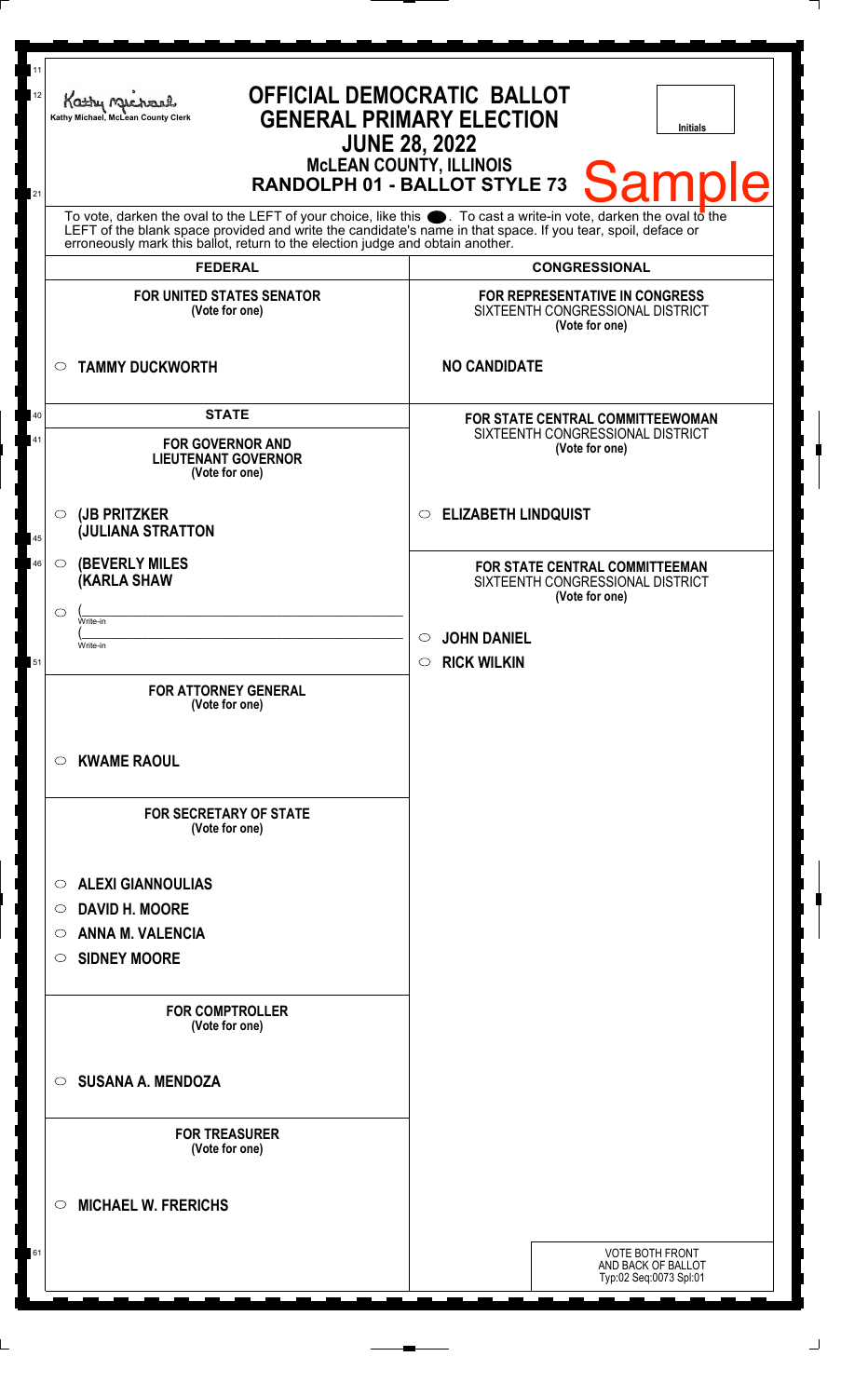|                                                                                                                                    | <b>OFFICIAL DEMOCRATIC BALLOT - GENERAL PRIMARY ELECTION - JUNE 28, 2022</b>                                                                                                                                                                                                                                                         |
|------------------------------------------------------------------------------------------------------------------------------------|--------------------------------------------------------------------------------------------------------------------------------------------------------------------------------------------------------------------------------------------------------------------------------------------------------------------------------------|
| <b>LEGISLATIVE</b>                                                                                                                 | <b>JUDICIAL</b>                                                                                                                                                                                                                                                                                                                      |
| <b>FOR STATE SENATOR</b><br>FORTY-FOURTH LEGISLATIVE DISTRICT<br>(Vote for one)                                                    | FOR JUDGE OF THE CIRCUIT COURT<br>ELEVENTH JUDICIAL CIRCUIT<br>(To fill the vacancy of the Hon. Paul G. Lawrence)<br>(Vote for one)                                                                                                                                                                                                  |
| <b>NO CANDIDATE</b>                                                                                                                | <b>NO CANDIDATE</b>                                                                                                                                                                                                                                                                                                                  |
| <b>REPRESENTATIVE</b>                                                                                                              |                                                                                                                                                                                                                                                                                                                                      |
| <b>FOR REPRESENTATIVE</b><br>IN THE GENERAL ASSEMBLY<br>EIGHTY-EIGHTH REPRESENTATIVE DISTRICT<br>(Vote for one)                    | <b>PRECINCT</b><br>FOR PRECINCT COMMITTEEPERSON<br>RANDOLPH 01<br>(Vote for one)                                                                                                                                                                                                                                                     |
| <b>NO CANDIDATE</b>                                                                                                                | <b>NO CANDIDATE</b>                                                                                                                                                                                                                                                                                                                  |
| <b>COUNTY</b>                                                                                                                      | <b>PUBLIC QUESTION(S)</b>                                                                                                                                                                                                                                                                                                            |
| <b>FOR COUNTY CLERK</b><br>(Vote for one)                                                                                          | <b>RANDOLPH TOWNSHIP</b><br><b>FIRE PROTECTION DISTRICT</b>                                                                                                                                                                                                                                                                          |
| $\circ$ LAURA McBURNEY                                                                                                             | Shall the Randolph Township Fire Protection District levy a special tax at a rate not to exceed .10% of the value of all<br>taxable property within the district as equalized or<br>assessed by the Department of Revenue for the purpose of<br>providing funds to pay for the costs of emergency and<br>rescue crews and equipment? |
| <b>FOR COUNTY TREASURER</b><br>(Vote for one)                                                                                      | $\circ$ YES<br>$\circ$ NO                                                                                                                                                                                                                                                                                                            |
| <b>NO CANDIDATE</b>                                                                                                                |                                                                                                                                                                                                                                                                                                                                      |
| <b>FOR COUNTY SHERIFF</b><br>(Vote for one)                                                                                        |                                                                                                                                                                                                                                                                                                                                      |
| <b>NO CANDIDATE</b>                                                                                                                |                                                                                                                                                                                                                                                                                                                                      |
| <b>REGIONAL OFFICE</b><br>OF EDUCATION                                                                                             |                                                                                                                                                                                                                                                                                                                                      |
| FOR REGIONAL SUPERINTENDENT OF SCHOOLS<br>(DeWITT, LIVINGSTON, LOGAN AND McLEAN COUNTIES)<br>(Vote for one)                        |                                                                                                                                                                                                                                                                                                                                      |
| <b>NO CANDIDATE</b>                                                                                                                |                                                                                                                                                                                                                                                                                                                                      |
| <b>COUNTY BOARD</b>                                                                                                                |                                                                                                                                                                                                                                                                                                                                      |
| <b>FOR COUNTY BOARD MEMBER</b><br><b>COUNTY BOARD DISTRICT 2</b><br>(Vote for not more than two)                                   |                                                                                                                                                                                                                                                                                                                                      |
| <b>NO CANDIDATE</b>                                                                                                                |                                                                                                                                                                                                                                                                                                                                      |
| <b>JUDICIAL</b>                                                                                                                    |                                                                                                                                                                                                                                                                                                                                      |
| FOR JUDGE OF THE CIRCUIT COURT<br>ELEVENTH JUDICIAL CIRCUIT<br>(To fill the vacancy of the Hon. Scott Drazewski)<br>(Vote for one) | YOU HAVE NOW<br><b>COMPLETED VOTING</b>                                                                                                                                                                                                                                                                                              |
| <b>NO CANDIDATE</b>                                                                                                                | <b>VOTE BOTH FRONT</b><br>AND BACK OF BALLOT<br>Typ:02 Seq:0073 Spl:01                                                                                                                                                                                                                                                               |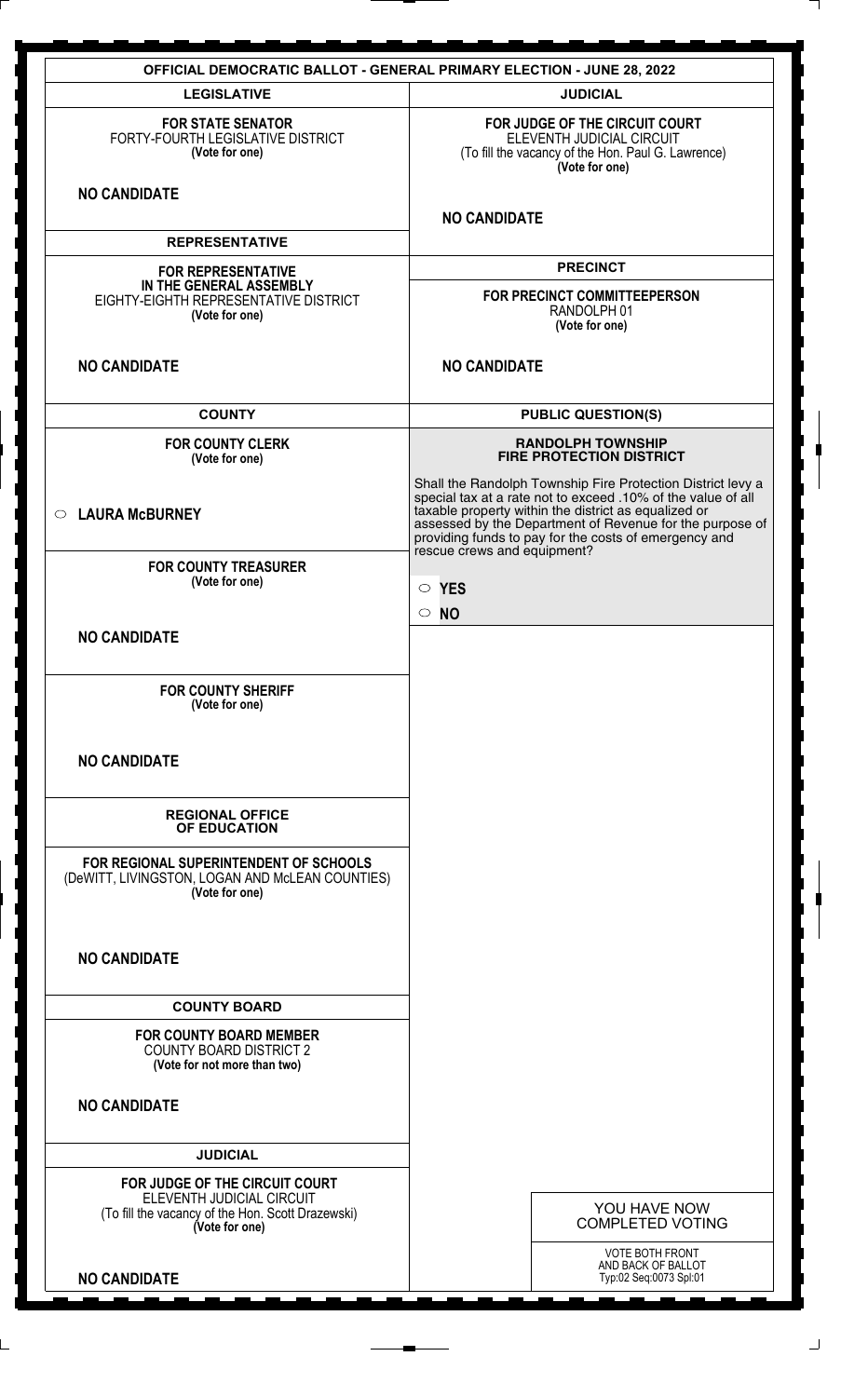| 11<br>12<br>21 | <b>OFFICIAL DEMOCRATIC BALLOT</b><br>Kathy Michael<br><b>GENERAL PRIMARY ELECTION</b><br>Kathy Michael, McLean County Clerk<br><b>Initials</b><br><b>JUNE 28, 2022</b><br><b>MCLEAN COUNTY, ILLINOIS</b><br><b>Sample</b><br>RANDOLPH 01 - BALLOT STYLE 74                                                             |                                                                                        |
|----------------|------------------------------------------------------------------------------------------------------------------------------------------------------------------------------------------------------------------------------------------------------------------------------------------------------------------------|----------------------------------------------------------------------------------------|
|                | To vote, darken the oval to the LEFT of your choice, like this $\bullet$ . To cast a write-in vote, darken the oval to the LEFT of the blank space provided and write the candidate's name in that space. If you tear, spoil, deface<br>erroneously mark this ballot, return to the election judge and obtain another. |                                                                                        |
|                | <b>FEDERAL</b>                                                                                                                                                                                                                                                                                                         | <b>CONGRESSIONAL</b>                                                                   |
|                | <b>FOR UNITED STATES SENATOR</b><br>(Vote for one)                                                                                                                                                                                                                                                                     | FOR REPRESENTATIVE IN CONGRESS<br>SIXTEENTH CONGRESSIONAL DISTRICT<br>(Vote for one)   |
|                | <b>TAMMY DUCKWORTH</b><br>$\circ$                                                                                                                                                                                                                                                                                      | <b>NO CANDIDATE</b>                                                                    |
| 40<br>41       | <b>STATE</b><br><b>FOR GOVERNOR AND</b><br><b>LIEUTENANT GOVERNOR</b><br>(Vote for one)                                                                                                                                                                                                                                | FOR STATE CENTRAL COMMITTEEWOMAN<br>SIXTEENTH CONGRESSIONAL DISTRICT<br>(Vote for one) |
| 45             | (JB PRITZKER<br>$\circ$<br><b>JULIANA STRATTON</b>                                                                                                                                                                                                                                                                     | <b>ELIZABETH LINDQUIST</b><br>$\circ$                                                  |
| 46             | <b>(BEVERLY MILES)</b><br>$\circ$<br><b>(KARLA SHAW</b><br>$\circ$<br>Write-in                                                                                                                                                                                                                                         | FOR STATE CENTRAL COMMITTEEMAN<br>SIXTEENTH CONGRESSIONAL DISTRICT<br>(Vote for one)   |
|                | Write-in                                                                                                                                                                                                                                                                                                               | $\circ$ JOHN DANIEL<br><b>RICK WILKIN</b><br>$\circ$                                   |
| 52             | <b>FOR ATTORNEY GENERAL</b><br>(Vote for one)                                                                                                                                                                                                                                                                          |                                                                                        |
|                | $\circ$ KWAME RAOUL                                                                                                                                                                                                                                                                                                    |                                                                                        |
|                | <b>FOR SECRETARY OF STATE</b><br>(Vote for one)                                                                                                                                                                                                                                                                        |                                                                                        |
|                | <b>ALEXI GIANNOULIAS</b><br>$\circ$                                                                                                                                                                                                                                                                                    |                                                                                        |
|                | <b>DAVID H. MOORE</b><br>$\circ$                                                                                                                                                                                                                                                                                       |                                                                                        |
|                | <b>ANNA M. VALENCIA</b><br>$\circ$<br><b>SIDNEY MOORE</b><br>$\circ$                                                                                                                                                                                                                                                   |                                                                                        |
|                | <b>FOR COMPTROLLER</b><br>(Vote for one)                                                                                                                                                                                                                                                                               |                                                                                        |
|                | <b>SUSANA A. MENDOZA</b><br>$\circ$                                                                                                                                                                                                                                                                                    |                                                                                        |
|                | <b>FOR TREASURER</b><br>(Vote for one)                                                                                                                                                                                                                                                                                 |                                                                                        |
|                | <b>MICHAEL W. FRERICHS</b><br>$\circ$                                                                                                                                                                                                                                                                                  |                                                                                        |
| 61             |                                                                                                                                                                                                                                                                                                                        | <b>VOTE BOTH FRONT</b><br>AND BACK OF BALLOT<br>Typ:02 Seq:0074 Spl:01                 |